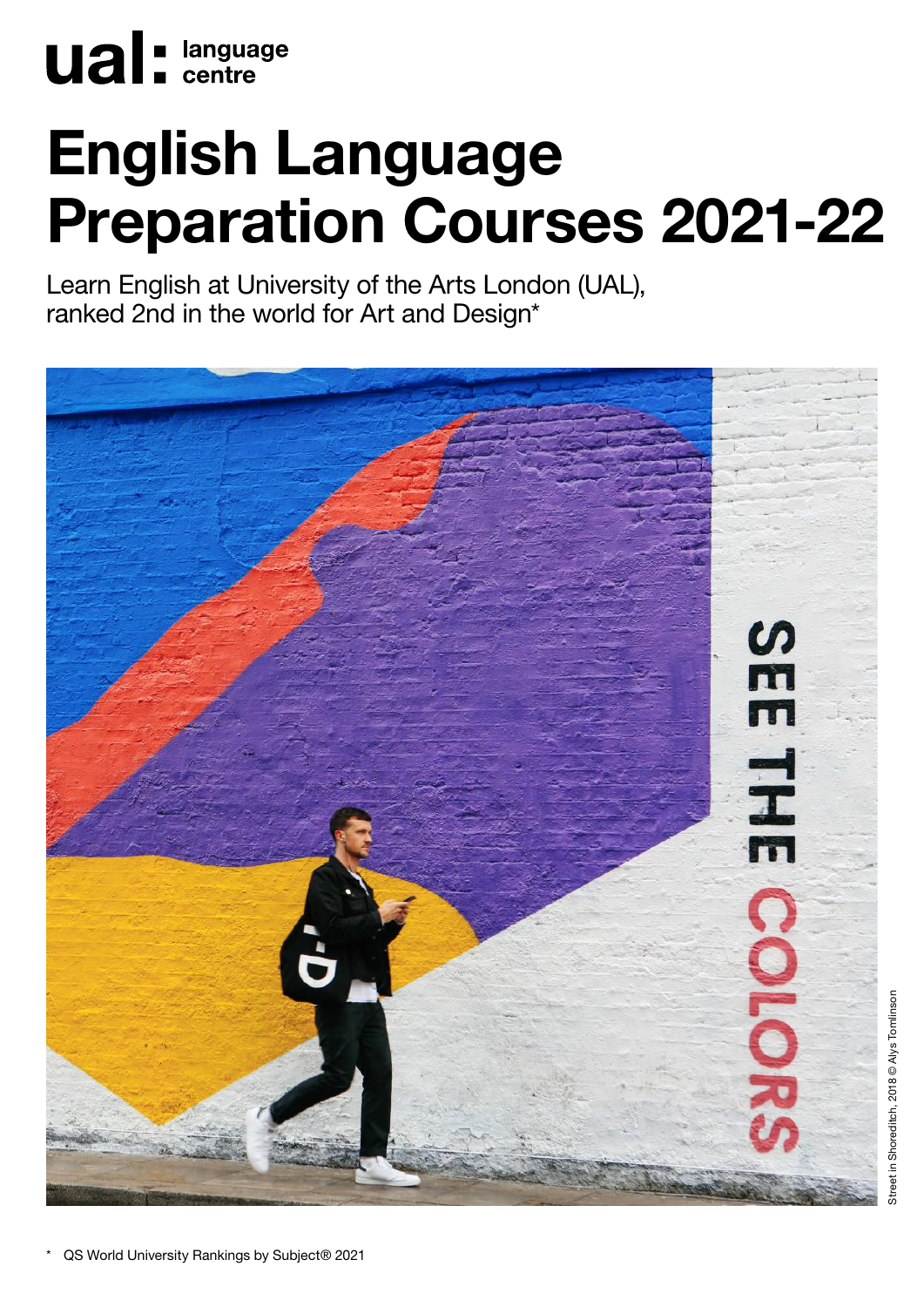# About the Language Centre at UAL

Welcome to University of the Arts London (UAL) Language Centre.

With us, you can [learn English in an art and design](https://www.arts.ac.uk/study-at-ual/language-centre/learn-english)  [setting.](https://www.arts.ac.uk/study-at-ual/language-centre/learn-english) Our English Language Preparation courses are [English for the Creative Industries](https://www.arts.ac.uk/subjects/languages/english-creative-industries) (in London), [UAL Summer English](https://www.arts.ac.uk/subjects/languages/summer-english) (in London) and [IELTS](https://www.arts.ac.uk/subjects/languages/ielts-online-prep-course)  [Preparation](https://www.arts.ac.uk/subjects/languages/ielts-online-prep-course) (online).



# Live the UAL student experience while you study with us.

You can use all of the UAL facilities, including libraries, bars, galleries, cafés and shops. You can also take part in our social events and activities or join a society – a great way to make friends and mix with other UAL students.

# Language Centre Social activities and events:

As a UAL Language Centre student, you can take part in events and activities organised by the Language Centre and the UAL Social Programme. Past activities and events have included:

- London photography walks
- summer boat party
- cooking clubs
- fitness classes
- meditation and mindfulness sessions
- film nights
- pub night with fish & chips.

[Learn more about social activities, welfare and safety, and life in London.](https://www.arts.ac.uk/study-at-ual/language-centre/learn-english/LC-student-activities)

f /LanguageCentreUAL © @LanguageCentreUAL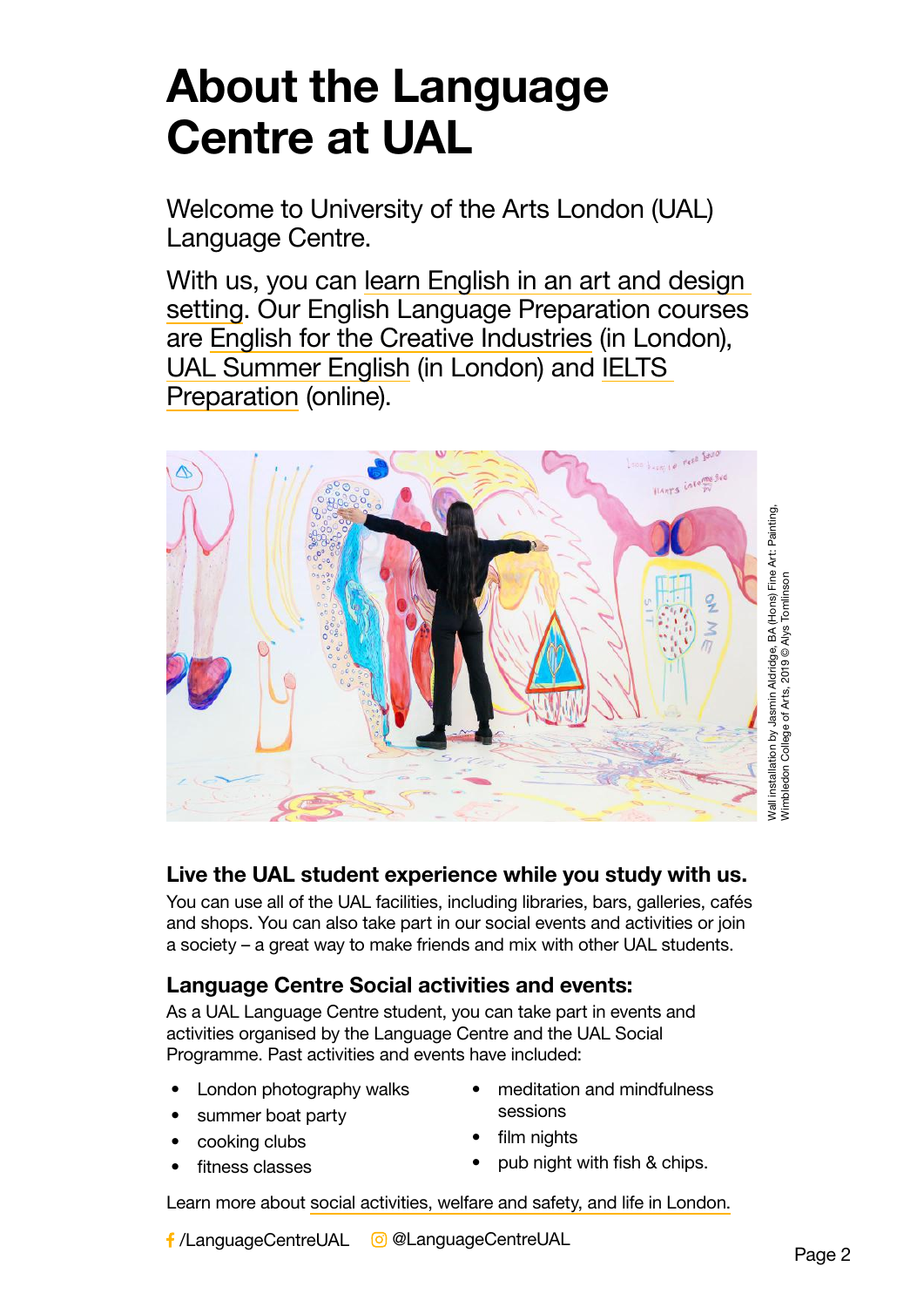# English for the Creative **Industries**



Immerse yourself in English with art and design on our 12-week course in London.

# On this course you will:

- study general and academic English, and English for the creative industries
- learn English using art and design resources and topics including creative industries, design, fashion, art, photography, communications, architecture, London life and British culture
- create art, design and media projects
- live in and explore London
- go on trips to famous galleries and museums, while also getting to know London like a local
- improve your vocabulary, grammar and pronunciation skills
- develop your reading, writing, listening and speaking skills
- work on your research, presentation, communication, individual and group-work skills
- get involved in UAL life through social events and activities.



# [Learn more](http://arts.ac.uk/subjects/languages/english-creative-industries)

# English level

This course has 2 levels. Learn more about [finding out](https://www.arts.ac.uk/study-at-ual/language-centre/your-language-level)  [your English language level](https://www.arts.ac.uk/study-at-ual/language-centre/your-language-level).

### Lower level equivalent to:

- $\bullet$  CEFR A2 B1
- IELTS  $4.5 5$
- Pre-intermediate / lower-intermediate

### Higher level equivalent to:

- CEFR B1+ B2
- IELTS 5.5+
- Intermediate / upper-intermediate

### Course assessment

You will be assessed on your final project.

# £5,200 for 12-week course

# Upcoming dates

- Monday 27 September Friday 17 December 2021
- Monday 10 January Friday 1 April 2022
- Monday 11 April Friday 1 July 2022

Students making paper masks in the studio, BA (Hons) Illustration, London College of Communication, 2016 © Alys Tomlinson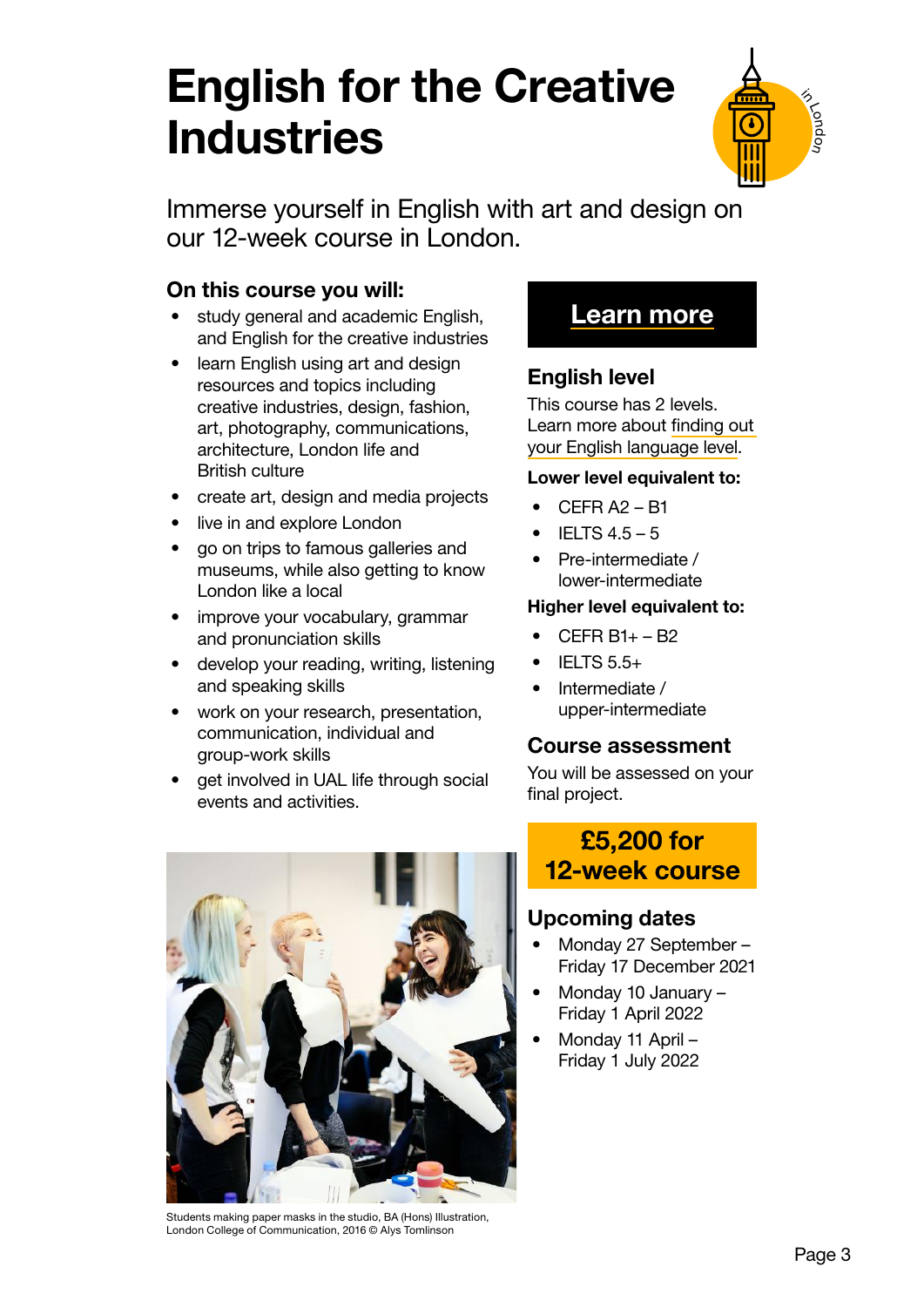# UAL Summer English



Improve your English and explore one of the most creative cities in the world.

# On these 4-week courses you will:

- study General English using art and design resources and topics including fashion, art, photography, communications, and architecture
- create art, design or media projects
- improve your vocabulary, grammar and pronunciation skills
- develop your reading, writing, listening and speaking skills
- learn about British culture and get to know London like a local
- take part in trips around London including museums and galleries
- get involved in UAL student life through social events and activities.



Graffiti in Brick Lane streets, 2017 © Chiara Bellamoli

# [Learn more](http://arts.ac.uk/subjects/languages/summer-english)

# English level

This course has 2 levels. Learn more about [finding out](https://www.arts.ac.uk/study-at-ual/language-centre/your-language-level)  [your English language level](https://www.arts.ac.uk/study-at-ual/language-centre/your-language-level).

#### Lower level equivalent to:

- CEFR A2 B1
- $\bullet$  IELTS 4.5 5
- Pre-intermediate / lower-intermediate

#### Higher level equivalent to:

- CEFR B1+ B2
- IELTS 5.5+
- Intermediate / upper-intermediate

### Course assessment

You will be assessed on your final project.

# £1,730 for 4-week course

# Upcoming dates

- Monday 4 July Friday 29 July 2022
- Monday 8 August Friday 2 September 2022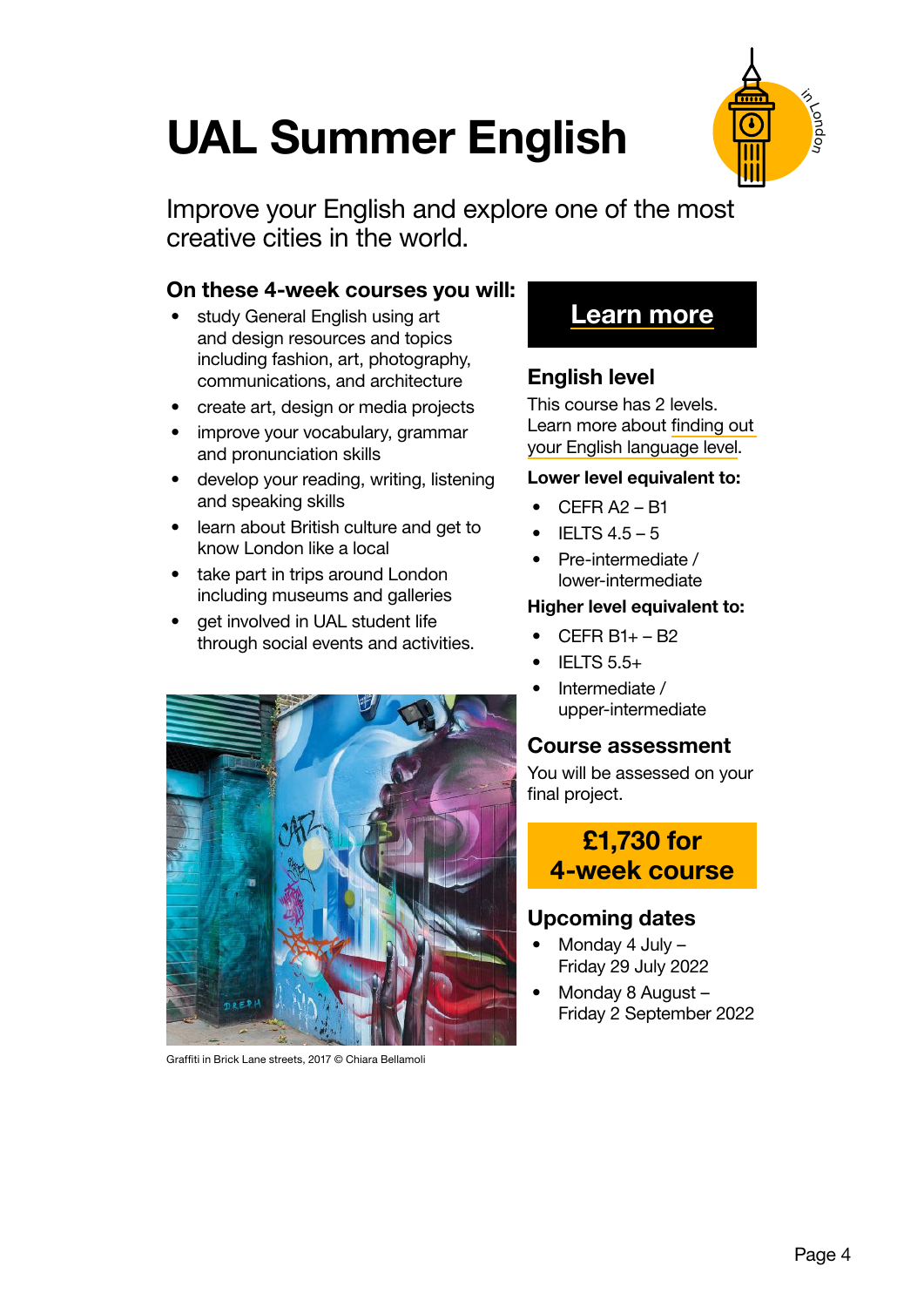# IELTS Preparation



Prepare for the Academic IELTS exam with our 4-week intensive online preparation course.

# Course description

IELTS Online is an intensive course aimed at preparing you for the Academic IELTS exam, developed and taught by the Language Centre at UAL.

Each week of the course will focus on 2 topics that prepare you for your IELTS exam. You will have lots of opportunities to develop and practise all 4 IELTS skills, with a skills test each week to check your progress.

As well as live classes and self-study sessions, you will also have tutorials with your teacher to give you feedback and guidance in your learning.

At the end of the course there will be a full IELTS practice exam with individual feedback.

Our online lessons are taught by friendly and experienced teachers. The learning platforms we use let students work together and learn in a classroom environment, which is important when studying at home. We also offer learning and wellbeing support from our student support team.



Drawing faces by Ines Magalhaes, MA Fine Art,

# [Learn more](http://arts.ac.uk/subjects/languages/ielts-online-prep-course)

# English level

This course has 2 levels. Learn more about [finding out](https://www.arts.ac.uk/study-at-ual/language-centre/your-language-level)  [your English language level](https://www.arts.ac.uk/study-at-ual/language-centre/your-language-level).

### Lower level equivalent to:

- $CFER A2 B1+$
- IELTS 4.5 5.5
- Pre-intermediate / lower-intermediate

### Higher level equivalent to:

- CEFR B2 C1
- IELTS 6+
- Intermediate / upper-intermediate

### Course assessment

At the end of the course you will take an official practice IELTS test.

£1,080 for 4-week course

# Monthly start dates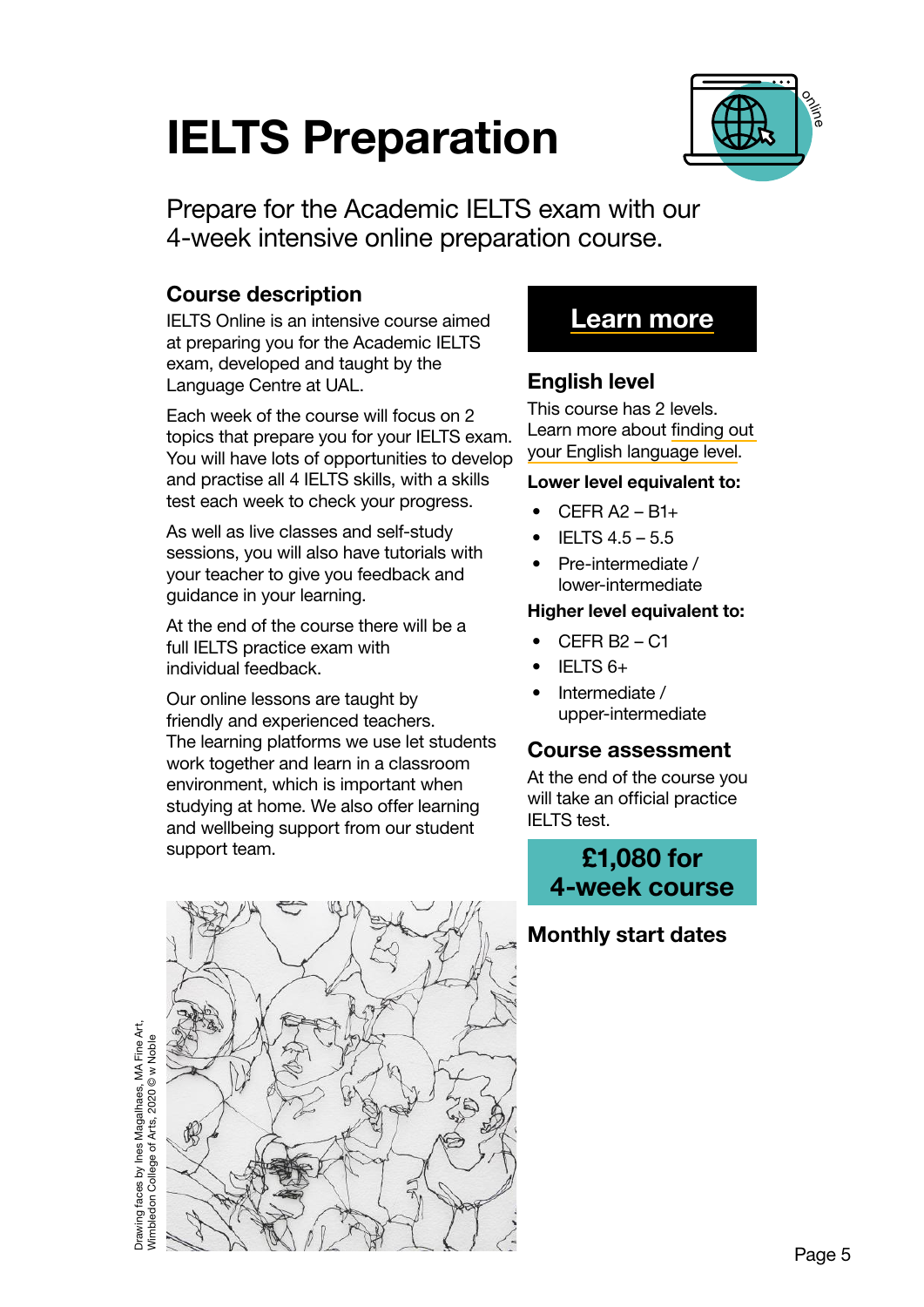# 2021-22 course dates Calendar of upcoming course dates and fees

|                  | <b>English for</b><br>the Creative<br><b>Industries</b> | <b>UAL English</b><br><b>Summer</b>       | <b>IELTS</b><br><b>Preparation</b><br>∰ |
|------------------|---------------------------------------------------------|-------------------------------------------|-----------------------------------------|
|                  | 12 week course<br>in London<br>£5,200 fees              | 4 week course<br>in London<br>£1,730 fees | 4 week course<br>online<br>£1,080 fees  |
| September 2021   |                                                         |                                           |                                         |
| October 2021     |                                                         |                                           | 27 September-<br>22 October             |
| November 2021    | 27 September-<br>17 December                            |                                           | 25 October-<br>19 November              |
| December 2021    |                                                         |                                           | 22 November-<br>17 December             |
| January 2022     |                                                         |                                           | 10 January -<br>4 February              |
| February 2022    | 10 January -<br>1 April                                 |                                           | 7 February -<br>3 March                 |
| March 2022       |                                                         |                                           | $7$ March $-$<br>1 April                |
| April 2022       |                                                         |                                           | 4 April -<br>29 April                   |
| May 2022         | 11 April $-$<br>1 July                                  |                                           | $2$ May $-$<br>27 May                   |
| <b>June 2022</b> |                                                         |                                           | $30$ May $-$<br>24 June                 |
| <b>July 2022</b> |                                                         | $4$ July $-$<br>29 July                   | $27$ June $-$<br>22 July                |
| August 2022      |                                                         | 8 August -<br>2 September                 | $25$ July $-$<br>19 August              |
| September 2022   |                                                         |                                           |                                         |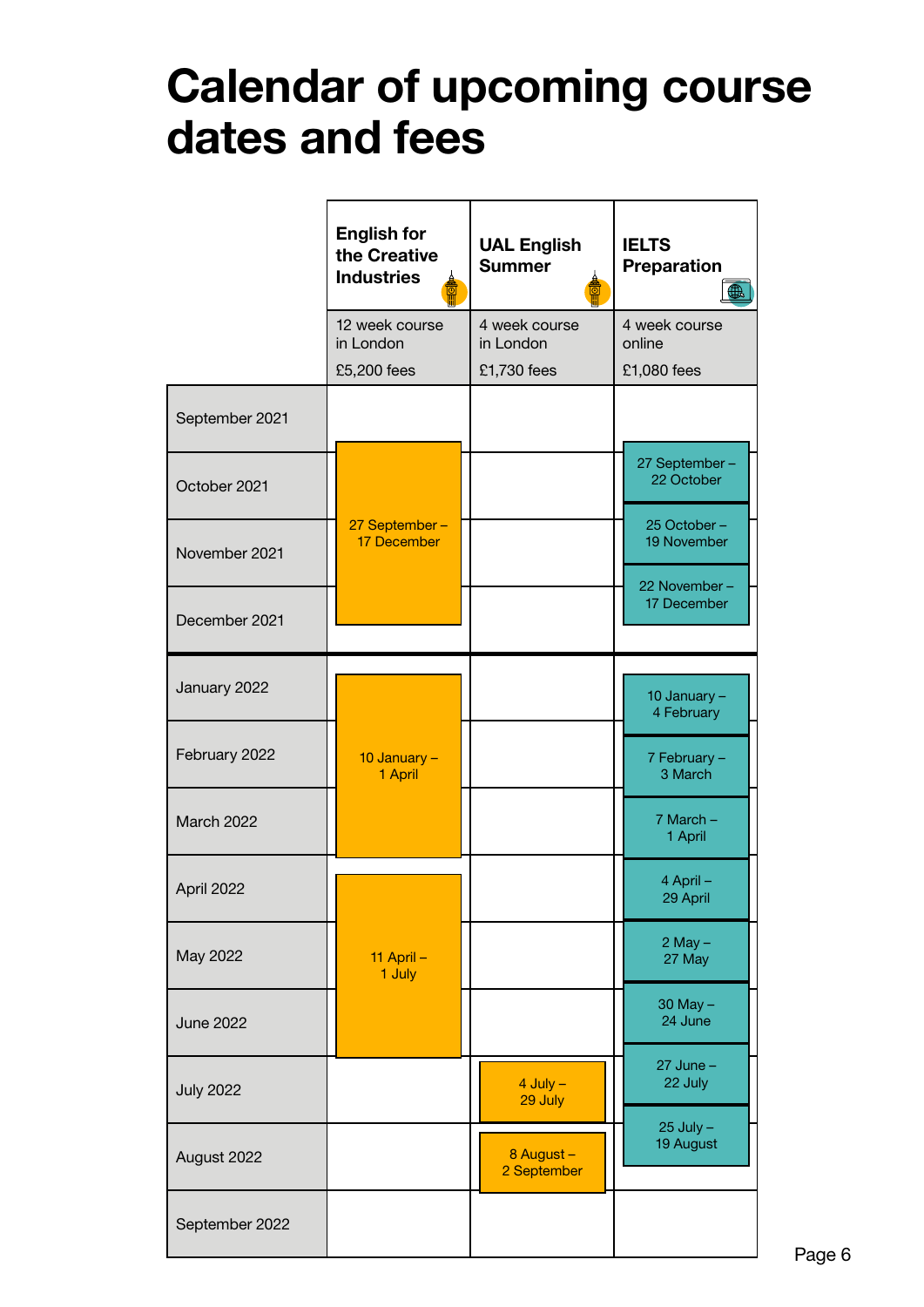# Accommodation



You can choose from a range of [accommodation](https://www.arts.ac.uk/study-at-ual/accommodation/language-centre-students)  [while studying at the Language Centre,](https://www.arts.ac.uk/study-at-ual/accommodation/language-centre-students) including university halls of residence, house share, homestay, and hotels.



# Halls of Residence

As a Language Centre student you can apply for a room in UAL's [Costume Store](https://www.arts.ac.uk/study-at-ual/accommodation/halls-of-residence/the-costume-store) and [Glassyard](https://www.arts.ac.uk/study-at-ual/accommodation/halls-of-residence/glassyard-building) halls of residence. You will need to [apply and](https://www.arts.ac.uk/study-at-ual/accommodation/language-centre-students/)  [book directly with the UAL Accommodation team.](https://www.arts.ac.uk/study-at-ual/accommodation/language-centre-students/)

### Summer stays in Halls of Residence

If you are studying our UAL Summer English course, you can book a Summer Stay at UAL's halls of residence. You need to [book directly with](https://www.arts.ac.uk/study-at-ual/accommodation/language-centre-students/)  [Accommodation Services.](https://www.arts.ac.uk/study-at-ual/accommodation/language-centre-students/) Summer halls of residence usually get booked up quickly and places aren't guaranteed.

### House shares and Homestays

If you are interested in staying in a house share or a homestay, you will need to book this directly, yourself.

Find more information on our [accommodation page.](https://www.arts.ac.uk/study-at-ual/accommodation/language-centre-students/)